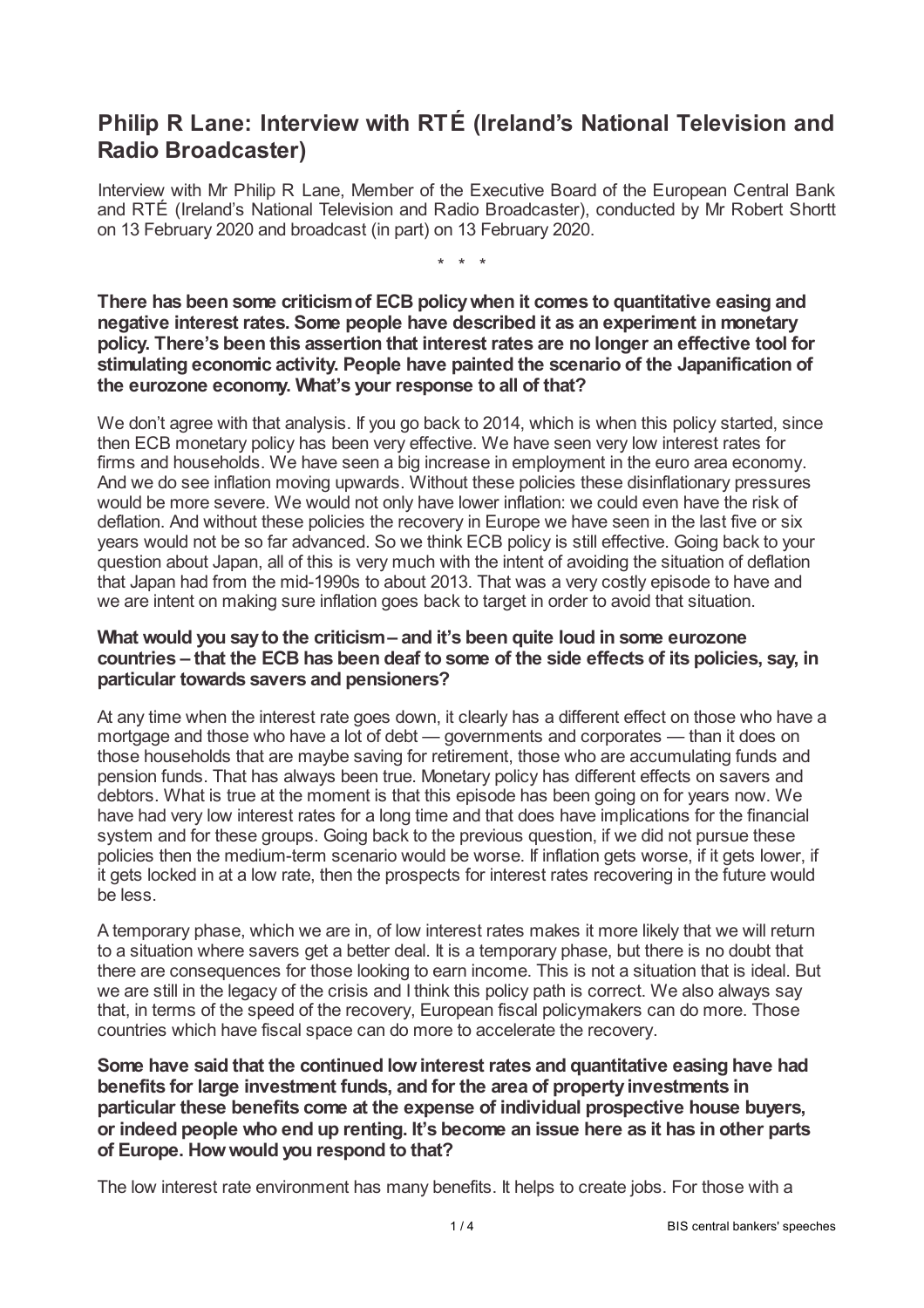mortgage, it reduces the cost of maintaining that mortgage. For highly indebted governments there is a saving in terms of debt service payments. But there is no doubt about it: it does mean that it raises the purchase price of homes. It raises the purchase price of commercial property, so those, as you say, with a lot of financial firepower, global institutional investors and so on, will find it easier to deal with that. And as you say, there are knock-on effects in the rental market, absolutely. We have a strategy review this year, where I think we have always been alive to these concerns. Revisiting how we think about housing in how we do monetary policy is part of that review. For monetary policy, if it has these consequences, we need what we call macroprudential policy to go hand-in-hand.

So here in Ireland, as you know, the Central Bank of Ireland has mortgage rules, and it is a very difficult situation. If someone says that in order to allow the individual to compete with the global investors, maybe they should be able to borrow more money: I don't really think that's part of the answer. We tried that before here, and we need to keep a limit on the amount of debt that households take on. Because the cost of excessive debt is so high, as we know in this country. Going back, how we deal with improving affordable housing, all of these are frontline political issues, that is true across Europe in different ways. For a fast-growing economy like Ireland, where the workforce is growing, where there is so much pressure on housing, it's obviously quite intense. But we don't think tighter monetary policy from us is part of the answer.

#### **Some would saythat part of the answer would be to cap particularlyretail interest rates charged bybanks. Do you see that as part of the answer?**

This is a long-running debate here. Even though the ECB rate is quite low, when you look across Europe, the mortgage lending rates in Ireland are higher. The ECB has provided a legal opinion on the draft law, and it highlights, in line with the Central Bank of Ireland analysis, that a policy that caps the interest rate runs the risk of having an unintended effect, which is that it will deter entry. The Irish banking system is quite concentrated. Many people would like to see more banks enter to compete and, through competition, lower the rates. If you have a legal approach, where there is a legal regulation capping the interest rate, then the incentive for foreign lenders to come in is less. We have this long-running debate about the contribution of the quite high default risk in Ireland being built into those higher rates. I understand the intent: trying to make housing more affordable is a big issue. But personally, and in terms of the official advice of the ECB, we think capping interest rates is not the advisable way to go.

## **You don't even see a role for it, say, if you were to consider the housing situation to be an emergencyscenario; that it would be a temporarymeasure given to the central bank?**

Well, again let me come back to the basics here. So much of the funding now in the Irish property market is not coming from mortgages. You give the example of global institutional investors. What is driving the overall pricing of housing, also rental accommodation and so on, is not the mortgage situation in Ireland. Those global factors will be there no matter what happens to these mortgage rates in Ireland. It's a very important issue for the individual in terms of coping with the mortgage they face. But in terms of saying this will somehow contribute to a repricing of the value of property, I don't think that's how it will work.

## **We've just had an election. We probablywon't have a government for some time. What economic advice would you give to anyincoming government?**

Every six weeks when we make our monetary policy statement, the last part of our statement essentially gives the list of our advice. One thing is that we do think the European economy will be better off the more governments do to improve the functioning of the economy. There is a long list of recommendations, called the country-specific recommendations that the European Commission offers to the member countries. Ireland has a long list in terms of improving infrastructure, productivity, etc. There are many dimensions to it, but I think everyone can identify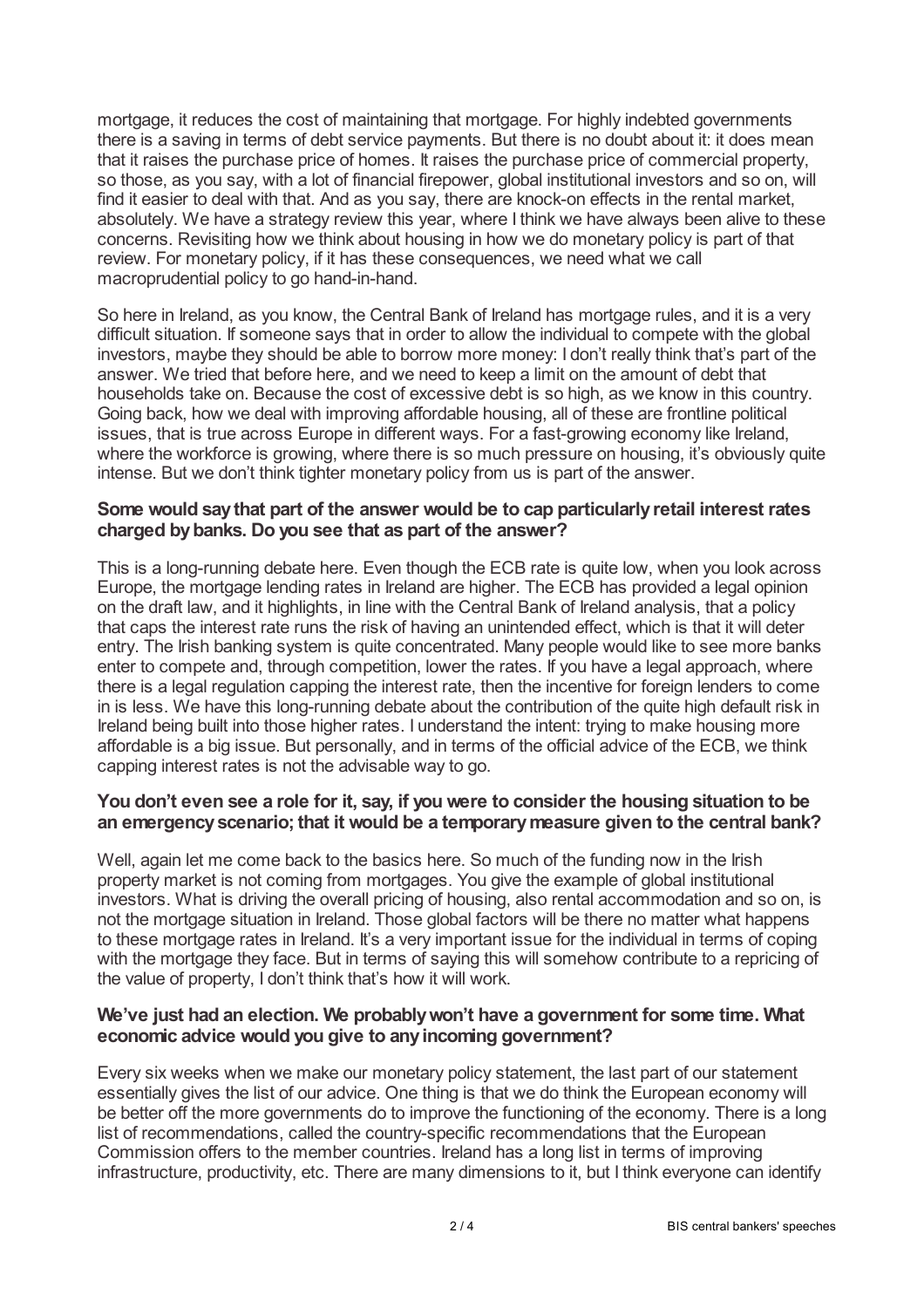the same list. We also say that those countries with a strong enough fiscal position can do more to raise the level of economic activity in the euro area. But we also say that those countries with high levels of public debt, and less robust public finances, need to make sure their fiscal position is prudent.

What I have just said there doesn't boil down to any fixed set of demands. In the end, the decisions of government are correctly left with the political system. But in terms of some core principles, it's to balance prudence in managing the public finances and to make sure that the government policies are promoting sustainable growth: sustainable, long-term, climateconscious, consistent with the carbon transition, consistent with raising productivity. If you read the manifestos of all the parties, they all have different ideas, but I think all share the same principle, which is: the more we can have a sustainable economy that is delivering employment and so on, the better for the future of the Irish economy.

## **Is the Irish economyone of those countries that has more roomto stimulate economic activity?**

Well, as you know, this is a long-running debate. At one level, there has been a lot of progress. All of these difficult years of austerity have led to a big improvement in public finances and the number one uncertainty is about the future of corporation tax revenue, which has been unexpectedly high. When I was at the Central Bank of Ireland, and where I am now, we would still have the same concern, which is: where do you strike a balance between recognising that this is an important source of revenue versus whether it is guaranteed to be here into the future. For any incoming government, having a prudent approach to managing that would be important.

## **You're nine months into the job:what do you think the advantages are for Ireland of having the former Governor of the central bank here in such a keyrole at the ECB?**

What's very interesting about the ECB is that our only focus is on the overall performance of the euro area. The euro area is a very important trade partner for Ireland. What is good for the wider euro area would typically be good for Ireland. What I can say more generally is that the ECB has staff from everywhere in the EU. It's very interesting to have that diversity. We talked earlier on about savers versus debtors. That's important because that differs across the euro area. Some countries have big manufacturing sectors. Other countries are more focused on tourism or technology. It differs so much that having staff — and, if you like, the Executive Board membership — that reflects the diversity of the euro area makes for a very interesting workplace and I think makes for better-quality policymaking.

## **One of the thingswe've been veryworried about here for quite some time is Brexit. What concernswould you have? What concerns at a European level, at the ECB level, are there about Brexit?**

Let me make three points on this. One is, as I think it's well understood here: we're in a pause. Brexit has happened, but until we know what the new trade deal is going to be, the uncertainty remains. The more quickly a trade deal is concluded the better, because we do think uncertainty in general is holding back the European economy.

A second point to make is trade frictions: the more severe the trade frictions, the worse we think the medium-term performance of the UK and European economies will be. But taking the overall European view: the United Kingdom is not big enough. It's a big country, but compared with the EU27 it is not big enough to be the driving force for the future of the euro area. Of course, it's more important for us (in Ireland), as it's the closest neighbour. But for the euro area, while it's an important concern, compared with global trade and the future of, say, China and the emerging economies, this is a medium-priority topic.

The last point is that, in terms of the financial system, it's very important that we have good